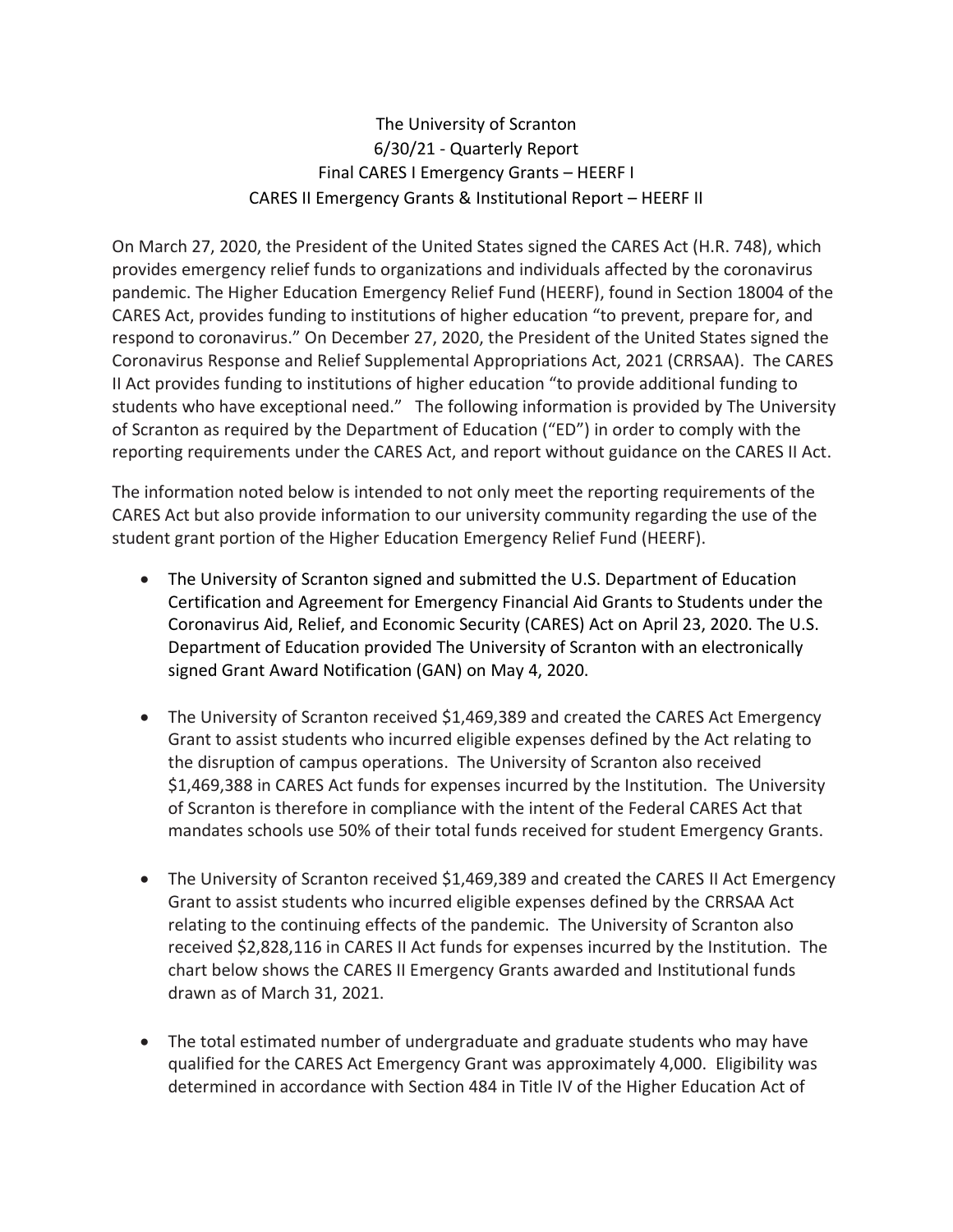1965, as amended, and under Section 18004(a)(1) of the CARES Act. Student eligibility was measured as of March 13, 2020, the last date of on-campus classroom activity.

- On May 13, 2013, University President Rev. Scott R. Pilarz sent an e-mail to all undergraduate and graduate students who were enrolled on-campus for the 2020 spring term, announcing the availability of the CARES Emergency grant and instructions on how to request funding for additional expenses attributable to the disruption of oncampus operations. Further communications about the availability of the grant were communicated in weekly updates, and a special message was added to the my.scranton login site. The recommended application submission date was May 20, 2020, and all applications received by close of business on June 4, 2020, were honored.
- For CARES II Emergency grants, the University made the decision to award grants to students following the Act's guidance that directed schools to provide grants to students prioritizing students who have exceptional need first.

| <b>CARES I Report on Recipients &amp;</b><br><b>Expenditures</b>  | <b>Unduplicated</b><br><b>Students</b><br>Awarded | Grants<br>Awarded          |
|-------------------------------------------------------------------|---------------------------------------------------|----------------------------|
| 30 Day Report-June 4, 2020<br>Initial 45 Day Report-July 15, 2020 | 2,018<br>2,018                                    | \$1,438,884<br>\$1,438,884 |
| Quarterly Report - Sept 30, 2020                                  | 2.023                                             | \$1,448,529                |
| Quarterly Report - Dec 31, 2020                                   | 2,026                                             | \$1,453,206                |
| Quarterly Report - March 31, 2021                                 | 2,025                                             | \$1,453,206                |
| Quarterly Report - June 30, 2021                                  | 2,025                                             | \$1,453,206                |

• Below is a review of award activity as of June 30, 2021:

| <b>CARES II Report on Recipients &amp;</b><br><b>Expenditures</b> | <b>Unduplicated</b><br><b>Students</b><br><b>Awarded</b> | Grants<br>Awarded |
|-------------------------------------------------------------------|----------------------------------------------------------|-------------------|
| Quarterly Student Report - March<br>31, 2021                      | 56                                                       | \$14,060          |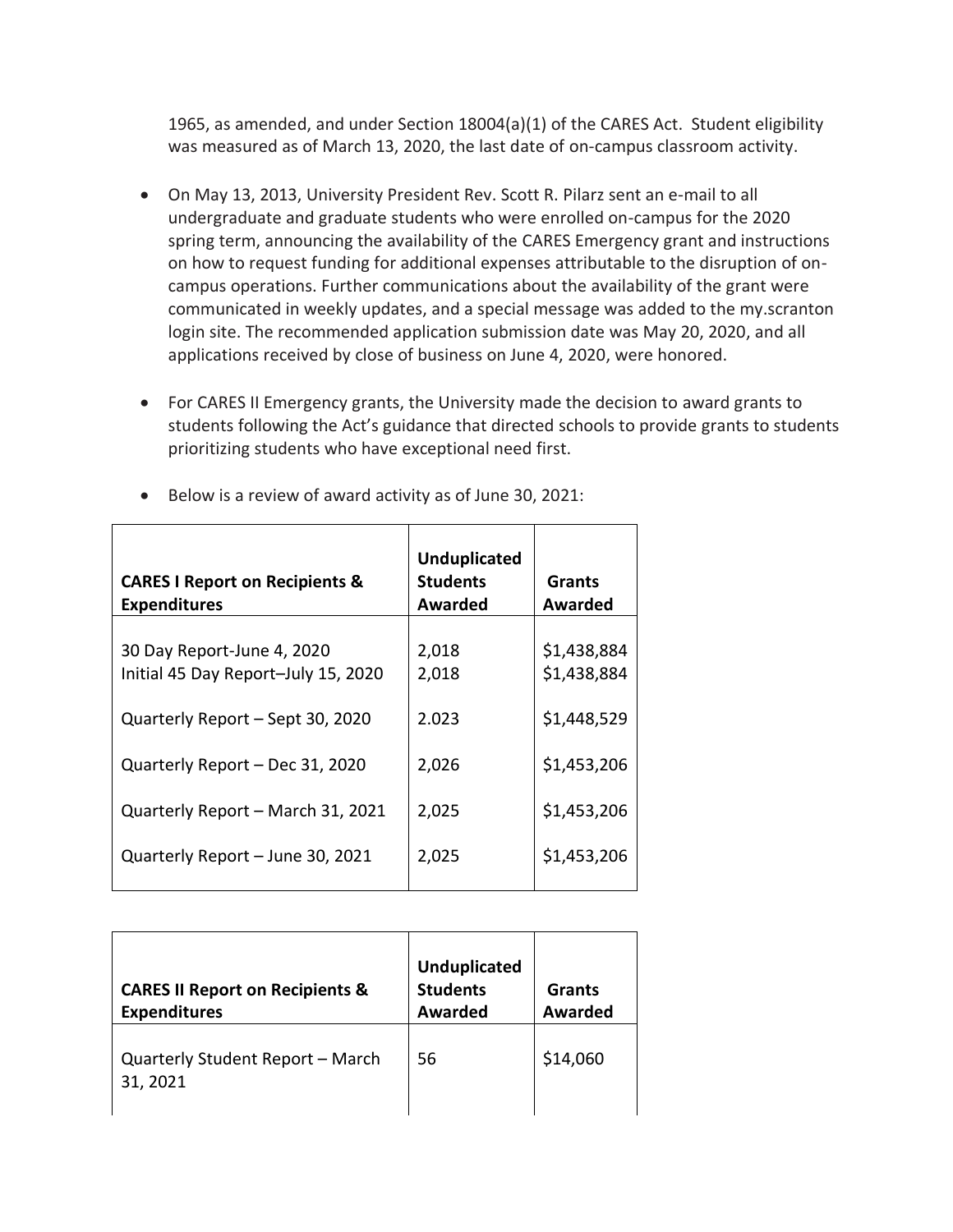| Institutional Draw – Room & Board<br>Refunds from Spring 20 COVID |       | \$26,774    |
|-------------------------------------------------------------------|-------|-------------|
| Quarterly Student Report - June 30,<br>2021                       | 2,547 | \$1,485,572 |
| Institutional Draw - Room & Board<br>Refunds from Spring 20 COVID |       | \$2,828,116 |

- Student eligibility for CARES Act Emergency Grant funding was determined by collecting eligible expenses on our online application. Applicants were able to report additional expenses incurred or expected to be incurred due to the disruption of on-campus operations due to COVID-19. Categories included food expense (maximum \$300), living at home expense for off-campus students who were required to continue rental payments (\$300 allowance based upon equivalent expense listed in our student budget for students living with parents), transportation expense (maximum \$2,000), technology expenses (maximum \$2,000) and miscellaneous expenses (maximum \$1,000). Each application was reviewed, and in some cases it was necessary to make professional judgments to adjust reported expenses to be more in line with all applicants' requests. Our contingency plan to reduce awards, should the amount of requests exceed our allocation, was to prorate grants based on Expected Family Contributions, EFCs, calculated from the 2019-20 Free Application for Federal Student Aid, FAFSA. It was not necessary to exercise this contingency plan, as all eligible expenses reported up until end of business on June 4, 2020 were honored. Since the University did not expend 100% of its Student Emergency Grant Funds as of June  $4<sup>th</sup>$ , valid requests will be honored until all funds are expended.
- Student eligibility for CARES II Act Emergency Grant funding was determined by reviewing student financial need and prioritizing students with exceptional need. The Financial Aid Office grouped the students into tiers of based on EFC, and is awarding funds fairly based on the groupings and numbers of students within each tier. Student requests for CARES II funds were also reviewed, and awarded in accordance with funds available and student eligibility.
- CARES I Grants were disbursed directly to student accounts and immediately refunded to students by direct deposit to their bank accounts, or delivery of a check to their permanent address.
- CARES II Grants were disbursed directly to student accounts and students were notified they must notify the Bursar of their decision to have the grant refunded or authorize the